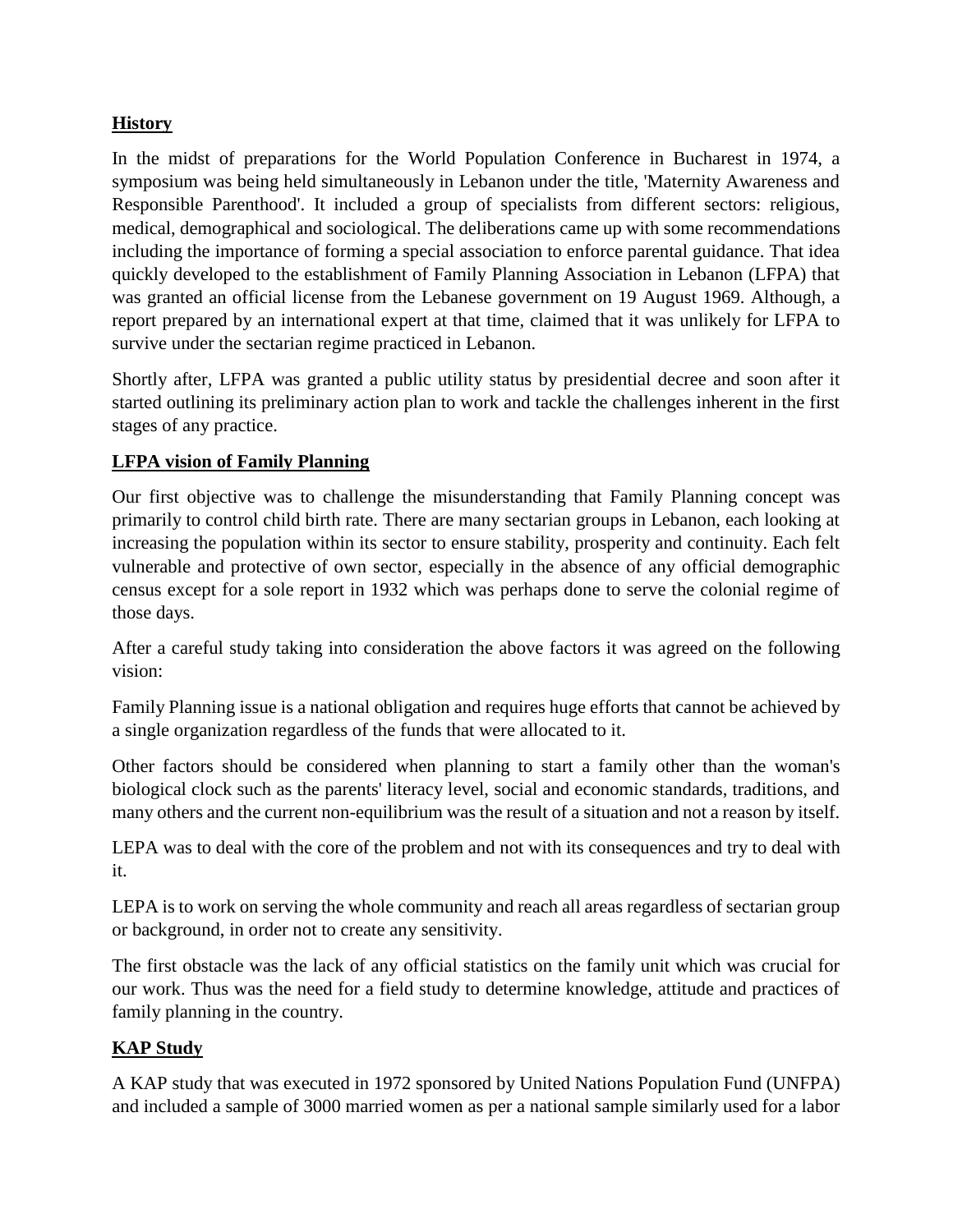force study. It took two years to be completed and was published in two different volumes in 1974. The findings caused a great stir in Lebanon due to the important information published on child birth rate as per sectarian groups and regions. It is worthwhile mentioning that The Ministry of Public Health requested that certain findings not to be published such as the findings related to the religious groups, but we felt it would be misleading to the public and would decrease its scientific credibility.

One of the main findings that encouraged us to move forward with our work, was the attitude of husbands, 81% of husbands interviewed agreed to allow their wives to use contraceptive methods whereas only 78% of the women agreed to that. In addition, other important factors were highlighted such as literacy level among women, early marriages and spacing of children within a family.

The study has also revealed the following facts:

The inverse correlation between education and no. of children: as literacy improved the no. of children in the family decreased and vice versa.

The inverse correlation between income and no. of children. The higher the income the less number of children.

The direct correlation between no. of children, social standards and population.

The direct correlation between careers and no. of children, professional groups had fewer children than people working in simple crafts and menial work.

These indicators defined the basic vision for approaching this issue and dealing with it, which included:

The importance of strengthening the skills and the educational and social level of women in the society and changing their perceptions of things.

Family Planning is a comprehensive issue and is not only related to promotion of contraceptives.

The need for a National approach towards Population issues that exceeds the number of population to all living conditions.

There are many factors that affect birth control issues such as age at marriage, awareness, knowledge and the importance of reaching young persons with education and awareness on this issue.

The need to conduct more studies to get a better picture of people's needs, views and concerns to help us serve them better.

This helped us to identify our framework as such:

To become affiliated to the International Planned Parenthood Federation (IPPF), this was achieved in 1971 and continued till 2005.

To establish a good relation with the Government departments and the Lebanese parliament.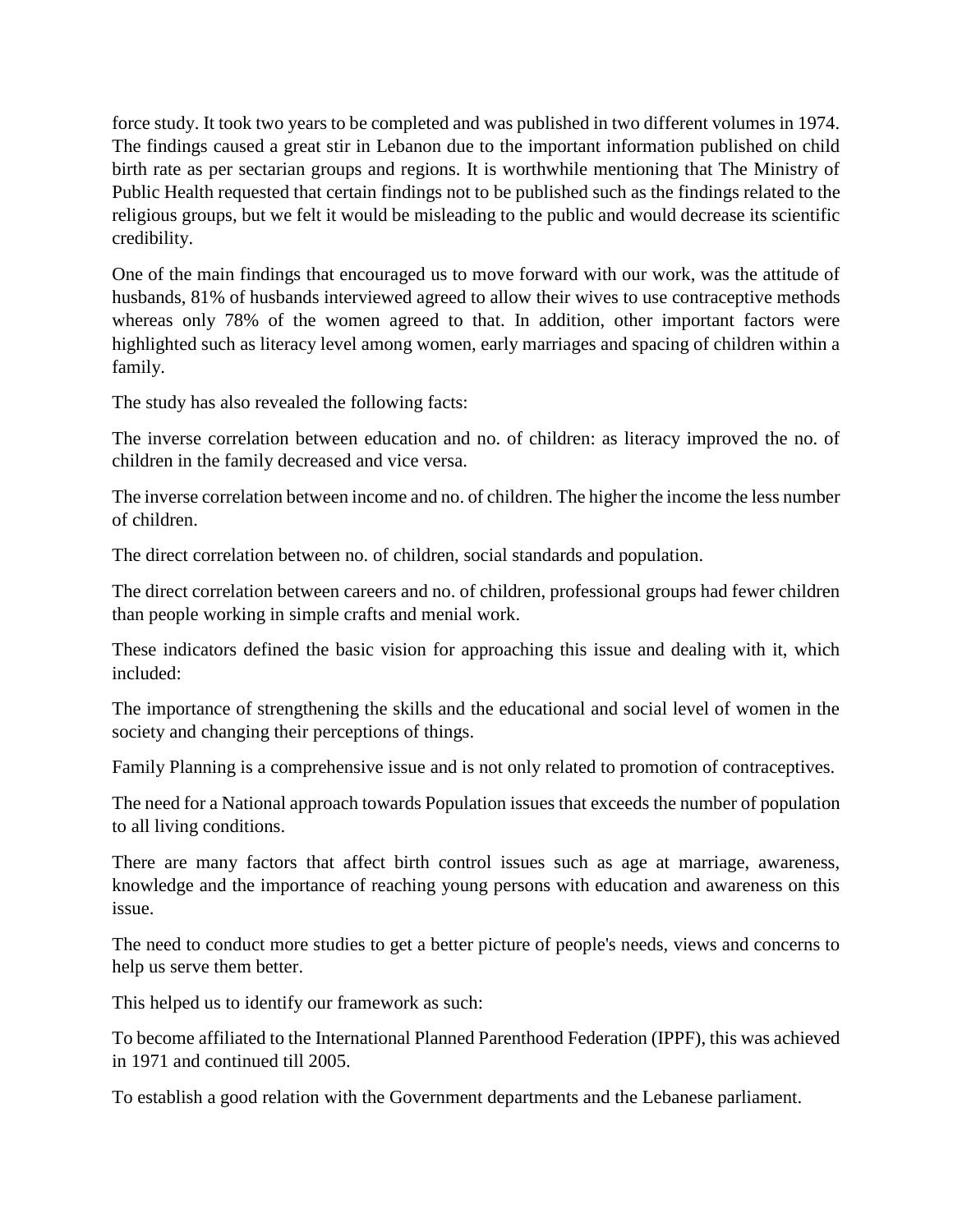To establish good networking with the civil society such as the labor trade unions, NGOS, and medical corp.

To establish a good relation with higher education institutes and attract as many students as possible to understand our role.

To establish close relations with donors especially with United Nations agencies active in Lebanon.

To abolish articles 537 and 538 of the Lebanese Penal Code that call for imprisonment and fine for individuals who promote the subject of family planning.

To work towards highlighting the issues related to population and sexual education.

The importance of supporting awareness campaigns with actual services to avoid conflict within the family such as the issue of unwanted pregnancies

Our efforts responded to the priorities identified above between 1974 (the publication of our first study) and 1994. They were complemented by other events such as:

The outcomes of the International Population Development Conference in 1974.

The outcomes of the International Population Development Conference in 1984.

The resolutions from the Women's Conference in Mexico in 1975 and Copenhagen in 1985.

The strategies and policies of the International Planning Parenthood Federation.

The National experiences with family planning issues especially in Egypt, Morocco and Tunisia.

In the light of the Programme of Action of the International Conference for Population Development in Cairo in 1994 and the various significant studies and activities performed by LFPA that served many, the association was able to move to the next level and define a strategic plan for action.

## Achievements

LFPA has accomplished a lot in its forty-year journey and is still moving forward towards achieving more. To mention a few:

Providing RH services through its own centers, other centers set up by the government (The Ministry of Health & the Ministry of Social Affairs) and other NGOs. The Association was the sole provider of family planning services until 1996 when the Ministry of public health created a reproductive health program and introduced the service in its medical centers.

Succeeded in the abolition of articles 537 and 538 of the Lebanese Penal Code.

Building good relations with the Ministry of Education and the Educational Center for Research and Development where a special committee was formed to integrate subjects on population education in school curriculum. This was accomplished in 1997 when a full chapter consisting of four lessons on family planning was incorporated in the Civil Education school books.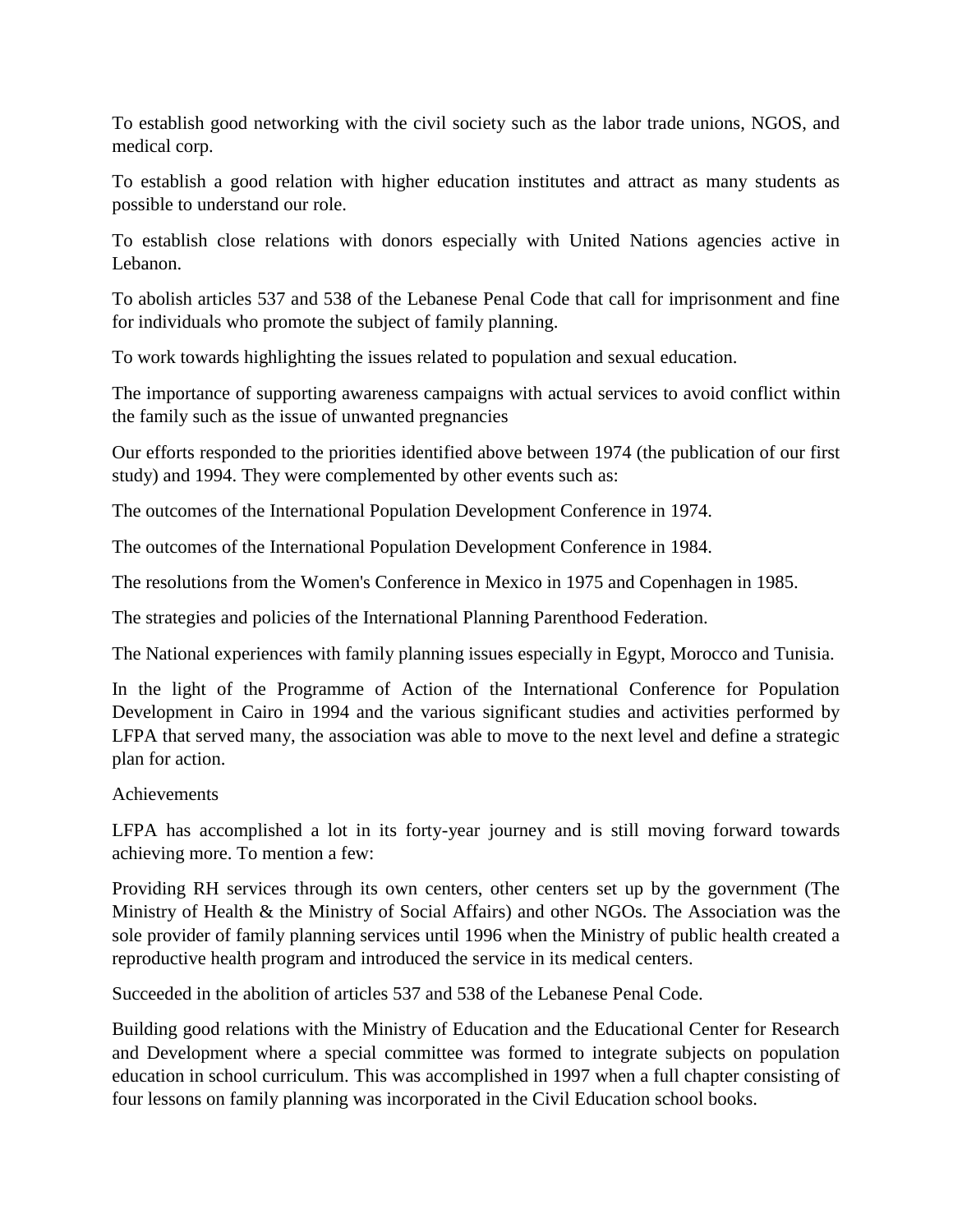The adoption of the Lebanese government of the RSH and family planning services in cooperation with the United Nations Population Fund as per a resolution issued at the Arab Population Conference- held in Amman in 1993. The fund was to resume its active role in Lebanon which was aborted due to war.

To draw the attention of the public and officials to matters related to population and family planning through:

National conferences on population issues that were carried out in 1977, 1982, 1987 and 2004 respectively. These conferences succeeded in creating the National Population Council in 1983 which was soon cancelled, then reinstated in 1993 under the supervision of the Ministry of Social Affairs and still operating today.

Parliamentary Conferences on population and development which were carried out with the cooperation of the parliament in 1987 and 1992. This led to the formation of the first parliamentary committee on population in 1987 and is still active today.

The National Population Committee that was established in 1993 as previously noted and later developed to a permanent committee where LFPA still plays an important role within its framework.

Members of the LFPA participated in the official conferences and international meetings on Population and Development that were held in New York, Egypt, the Hague, Istanbul, Amman and Lebanon, as the official representatives of the Lebanese Government

To conduct a wide range of studies on population and development.

To celebrate the World Population Day on July 11 of every year.

Building a strong and solid relationship with the Lebanese army which started in 1975 and is continuing until today. LFPA implements an annual program involving the Lebanese army on matters related to family planning. For the past three years, this program has been partially sponsored by the United Nations Population Fund (UNFPA).

The development of a special program to provide community based services related to family planning and is implemented by volunteer field workers. There are currently 110 female workers and volunteers in eight Lebanese areas providing awareness and contraceptives to rural women. They play an active and significant role to serve their community and villages.

Net Working: We strongly believe that in order for LFPA to succeed in its mission, it is important to work closely with other organizations especially within the civil society. For that purpose, LFPA has become a member of:

The Lebanese Council for Women

Several Coalitions that work on women's issues.

The National Federation of NGOs in contract with the Ministry of Social Affairs.

Collective of Civil organizations in Beirut and Saida.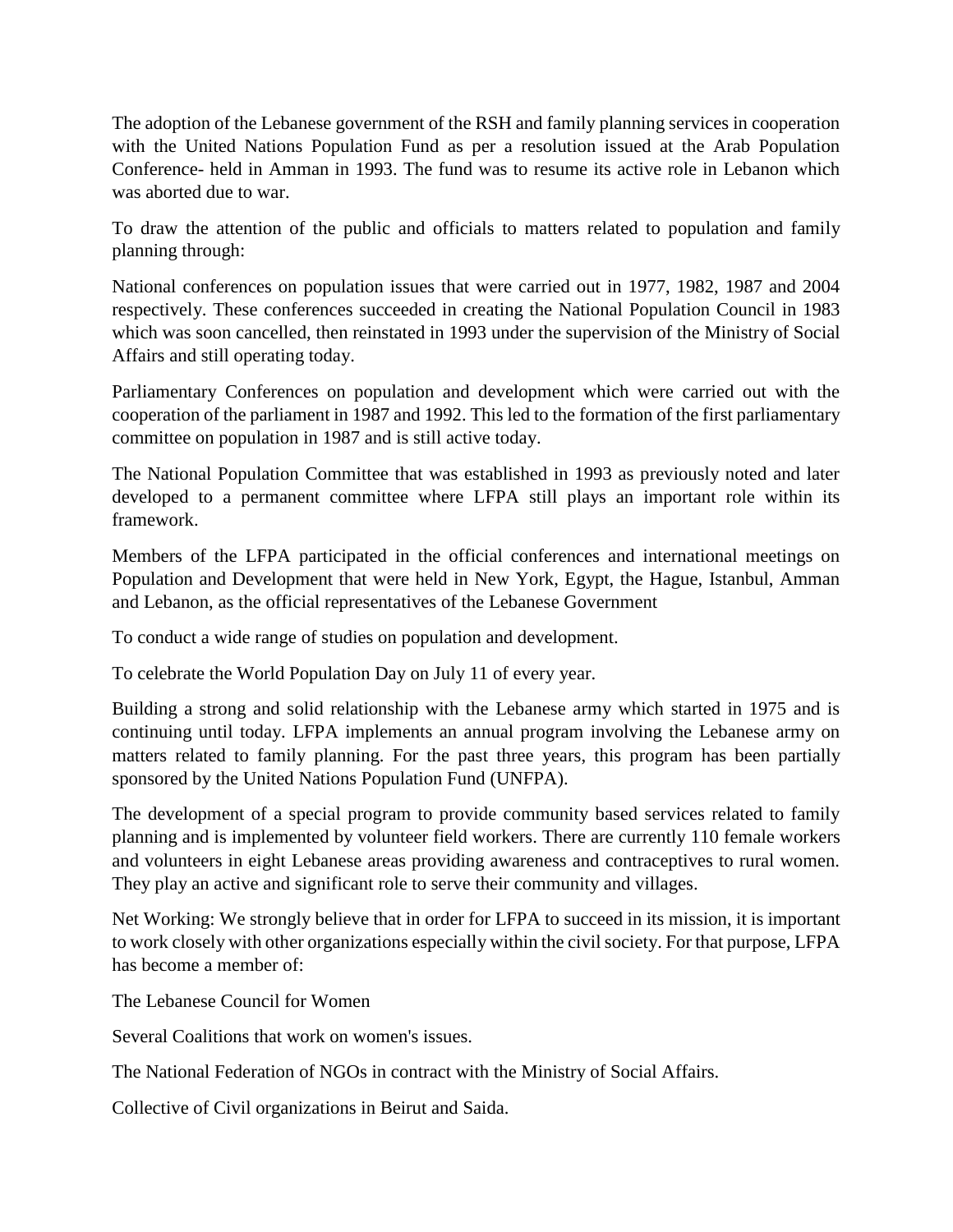LFPA has carried out a wide range of field studies, funded by the International Federation specifically for Family Planning. Such as:

Rural women in Bekaa

KAPB study to determine Youth awareness to topics such as AIDS, drug addiction and reproductive health.

University students and drug addiction.

Obstacles & Challenges

Our main challenge is to continuous need for our efforts to raise awareness on RSH especially sexual transmitted diseases and AIDS.

The discrepancies between the different regions in Lebanon as to their needs, and some have different priorities from those of the LFPA.

The Government departments have been paralyzed for a long period of time and the Ministry of Social Affairs is not able to commit to partnership with the civil society nor to utilize its capabilities

Some of the donors were reluctant to offer any financial assistance to projects that were not related directly to reproductive health issues, such as human rights, democracy and political affiliation.

The decrease of the international funding and non- compliance with the obligations of the donor countries pledged at Cairo Conference in 1994.

The increase in the cost of manpower, logistical and administrative requirements and to cope with it at the expense of other projects and priorities.

**Studies** 

The LFPA in order to plan its activities implemented several needs assessment studies that provided qualitative and quantitative indicators that benefitted not only the LFPA but also academics and Government bodies. The most important are:

Knowledge, attitude and practices study on family planning methods, 1974. This study was published in two volumes and provided many indicators on the Family, women and children conditions in Lebanon.

Field Study on Families in Zahrani Casa (south Lebanon), 1975. Followed by house to house visits to collect demographic data. The data was used to build the Community Based Services Program.

Knowledge, attitude and practices study on family planning methods in three Lebanese Regions, 1984. Published.

Position and Attitude of Men from Family Planning, 198 9. Published